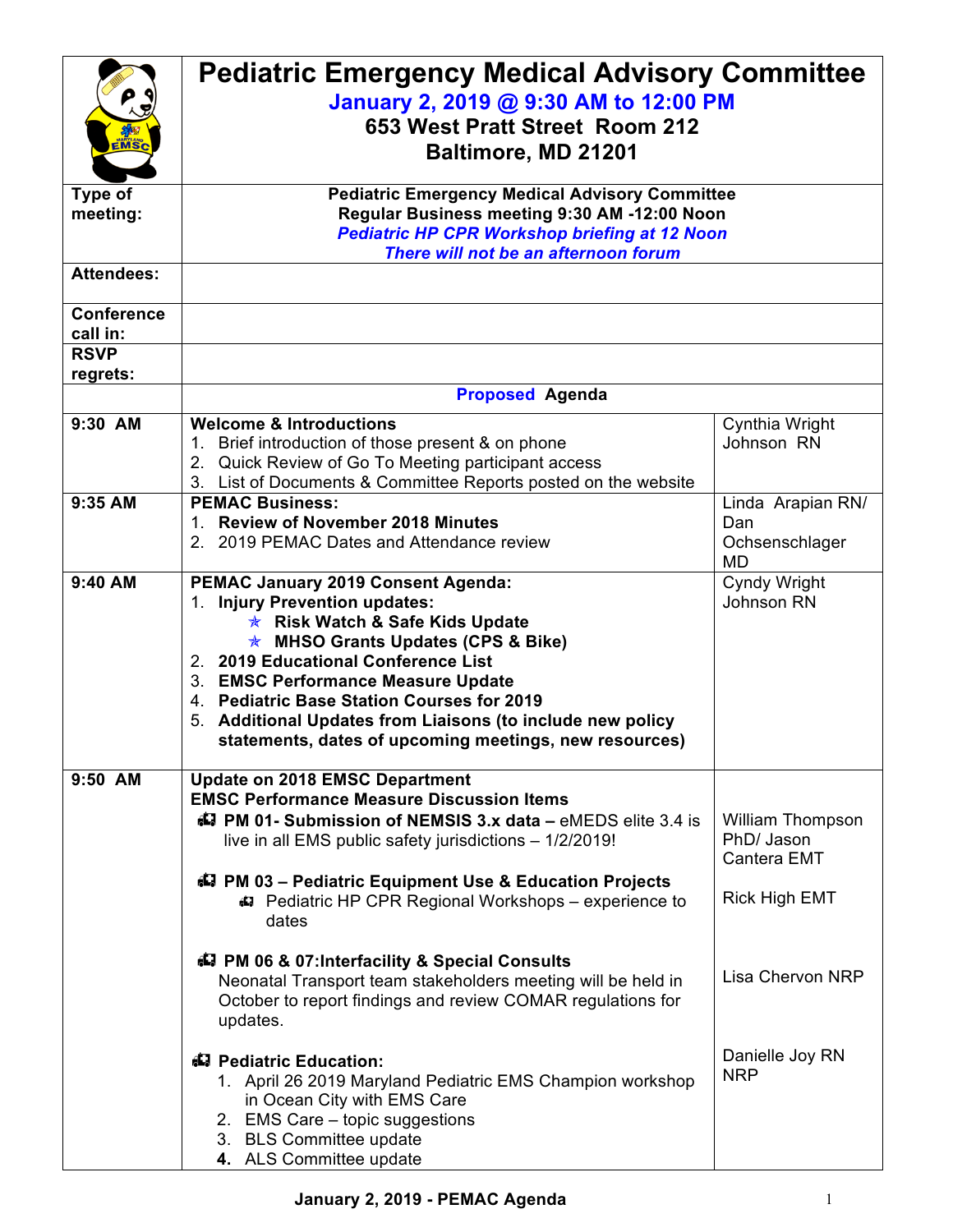| 10:15 AM | <b>Family Centered Care Sub Committee</b>                                                 | Mary Ellen Wilson                          |
|----------|-------------------------------------------------------------------------------------------|--------------------------------------------|
|          | 1. Emergency Ready Family project update                                                  | <b>RN</b>                                  |
|          | 2.<br>3. Right Care Awards -Nomination forms for 2019 are available                       |                                            |
|          | and posted on the MIEMSS website.                                                         |                                            |
|          |                                                                                           |                                            |
|          | 4. 2019 MSFA Convention - Steps to Safety for 2019<br>Volunteers are always welcome       |                                            |
| 10:30 AM | <b>Maryland Organizations &amp; Committees "Hot Topics":</b>                              |                                            |
|          | <b>AAP Updates www.mdaap.org</b>                                                          | <b>Rich Lichenstein</b>                    |
|          | > Maryland topics - COPEM & COVIPP                                                        | <b>MD</b>                                  |
|          | National topics - COPEM<br>➤                                                              | Cyndy Wright<br>Johnson RN                 |
|          |                                                                                           |                                            |
|          | <b>ACEP Updates - www.mdacep.org</b>                                                      | Kathy Brown MD                             |
|          | $\triangleright$ Maryland topics                                                          |                                            |
|          | $\triangleright$ National topics                                                          |                                            |
|          | ENA Updates - www.mdena.org                                                               | Kaitlyn Mannon RN                          |
|          | $\triangleright$ Maryland topics                                                          |                                            |
|          | $\triangleright$ National topics                                                          |                                            |
|          | <b>SCHOOL HEALTH Updates</b>                                                              | Laurel Moody RN                            |
|          | $\triangleright$ School Health committee(s) topics                                        |                                            |
|          | > School Emergency Health Guidelines                                                      |                                            |
|          | <b>Critical Care Updates</b>                                                              | Liz Berg RN                                |
|          | $\triangleright$ AACN topics                                                              | AAP representative                         |
|          | $\triangleright$ AAP topics                                                               | needed                                     |
|          |                                                                                           |                                            |
|          | <b>Commercial Ambulance Service Advisory Committee (CASAC</b>                             | Jill Dannenfelser<br><b>RN</b>             |
|          | @ MIEMSS)                                                                                 | Lisa Chervon NRP                           |
|          | $\triangleright$ SCT subcommittee topics<br>$\triangleright$ Neonatal subcommittee topics |                                            |
|          |                                                                                           |                                            |
|          | Jurisdictional Affairs Committee (JAC @ MIEMSS)                                           | <b>Richard High EMT</b><br>Judy Micheliche |
|          | <b>BLS</b><br>$\blacktriangleright$<br>ALS<br>➤                                           | <b>NRP</b>                                 |
|          |                                                                                           |                                            |
| 10:45 AM | Maryland Pediatric Base Station - 2019 Test Revision                                      | Jennifer Anders                            |
|          | 1. New questions from pediatric QIC                                                       | MD                                         |
|          | Expectations for and from participants<br>2.                                              |                                            |
|          | Inclusion of transport teams<br>3.                                                        |                                            |
| 11:00 AM | <b>Maryland Protocols for EMS Providers - 2019</b>                                        | Jennifer Anders                            |
|          | 1. Pediatric Cardiac Arrest - HP CPR insertion of clarification                           | <b>MD</b>                                  |
|          | language for new "15 with 2" Pediatric Cycles                                             |                                            |
|          | 2. Spinal Protection language / algorithm                                                 |                                            |
|          | 3. Updates from the November PRC                                                          |                                            |
|          | 4. 2020 Document – Protocols for review / new protocols                                   |                                            |